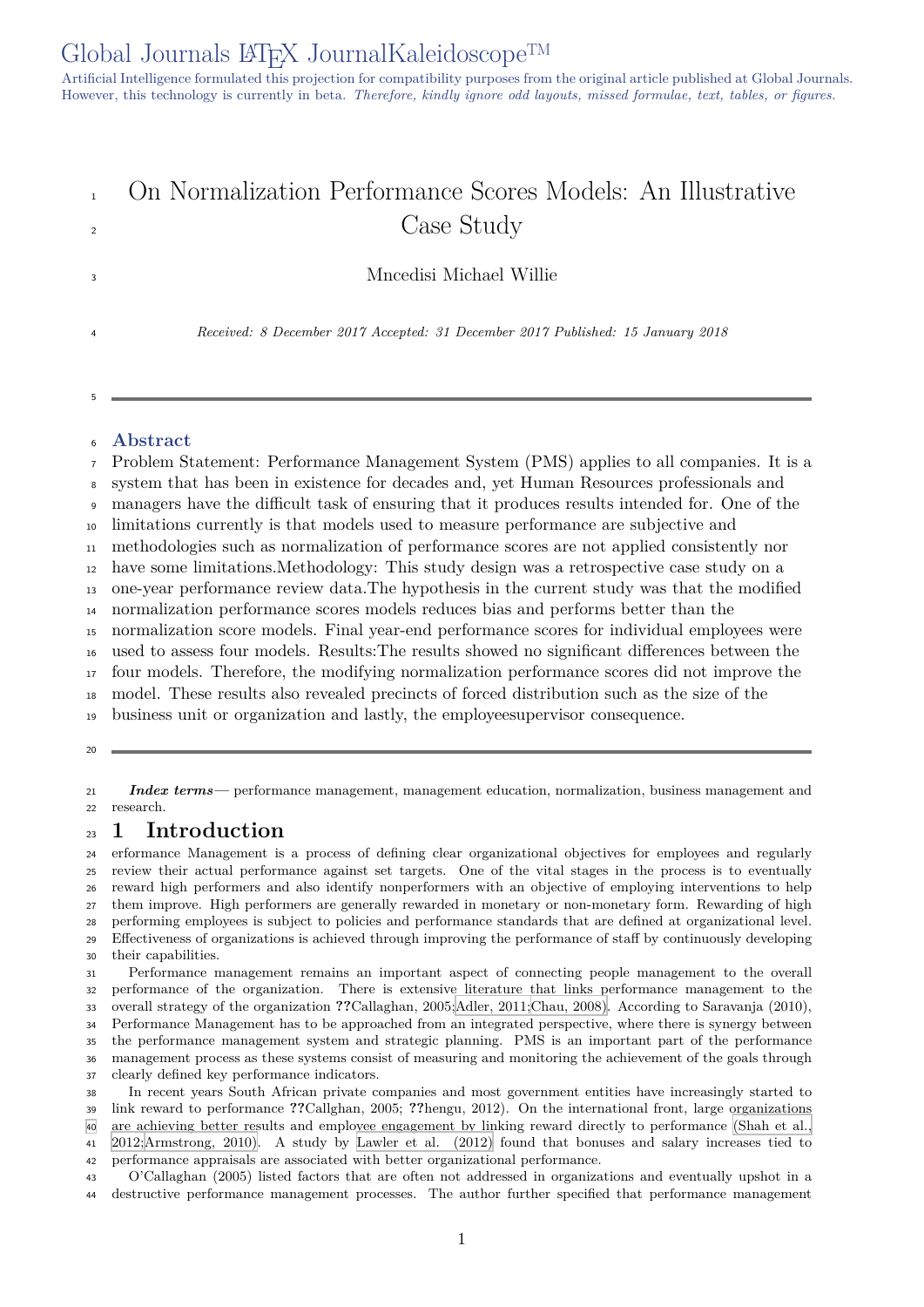- should be a process that incorporates the following: Another body of literature depicts performance management
- process asanintricate process due to some reasons, one of them being that the direct reward (or the withholding thereof) for performance may impact on the employee's motivation to perform better (or worse).

 Furthermore, a performance reward management system that lacks objectivity might become unsustainable or controversial.

 Leneburg (2012) discussed the methods and factors that may adversely impact the objectivity of PMS. The four rating errors described by the author include P strictness, leniency, central tendency, the halo effect and, recent events. The rating scale method is the most common method of recording and evaluating employees and for deciding promotions and annual increases. These methods continue to attract controversy due to bias as well as inconsistencies when implemented.

 Normalization of scores commonly compares and standardizes performance scores of individuals belonging to different business functions in an organization. A recent study by Sarkar et al (2011) proposed a modified methodology of normalization of scores. In an illustrative example the author found that the modified methodology reduced bias in the form of association between the rank of an individual and the organization.

 A study by Vaishnav and Denos (2005) discussed limitations associated with normalization of scores in the PMS. The authors warned that a PMS that employs normalization of s[cores methodology ne](#page-6-0)eds to be adjusted for supervisor or manager effect. Zewotir (2012) argued that unless the same supervisor is evaluating all employees in the organization, then there is likely a bias effect that could possibly be introduced in the process. The author further noted that the supervisor influence were a significant factor that could not be ignored in any employees' performance appraisal.

 In the current study, we conducted a comparison analysis between the normalization and modified normaliza- tion of a performance score model. The modified model was proposed by Sarkar et al. (2011) as a better model that reduces bias.

 The objective of the current research was to assess one of the key pillars of an effective performance management process, namely the rewarding of performance (O'Callaghan, 2005). The hypothesis was that the modified normalization of scores methodology reduced bias and was not coupled [with factors such a](#page-6-0)s job complexity, variances in job functions and the supervisors' effects. For the purpose of the current article, factors such as job complexity and the supervisors' effects were not explored in detail. Therefore, the primary objective of the study was to illustrate the use of a bell curve to assess the overall performance of employees for the 2011 financial year, secondary was to compare the ordinal normalization scoring processes and the modified methodology.

### **2 II.**

#### **3 Methods**

## **4 a) Research Population and Sample**

 The investments company included in the current study was a consulting firm that consisted of over a 100 employees employed across 18 business units. As a part of the performance management assessment, employees were assessed for performance reflecting the 2011 financial year. The study included both mid-year and final assessments and the average of the two scores was used in the analysis.

## **5 b) Procedure**

 There is comprehensive literature on performance rating methods, a study by Stewart et al (2010) describes a plethora of performance terms. These include terms like forced distribution, forced ranking system, bell curve, group ordering and normal distribution. These are often used in performance evaluation systems to rate and rank employees performance. Many organizations make use of these rating systems where performance scores of various functions are combined, irrespective of outliers (Sarkar et al., 2011). [The current research](#page-6-0) adapted a methodology employed by Sarkar at al. ( **??**011) and considers grading range and corresponding incentive level as depicted in table 1 below.

 Table 1 further depicts that employees who obtained scores less than 46do not meet the minimum criteria for financial incentive reward and these were denoted as un[derperformers. Empl](#page-6-0)oyees that obtained performance scores of more than 80 points were regarded as outstanding performers and qualified for a performance bonus factor of 10%. c) Data Analysis Method

 The s[tu](#page-4-0)dy design was a retrospective case study which compared four performance models, these models followed forced (normal) distribution function. The hypothesis in the current study was that the modified normalization performance score models reduced bias and performed better than the normalization score models. In this study descriptive statistics including frequencies and mean ratings scores. Final year-end performance scores for individual employees were then used to assess the three models. Significance was at 5% level and, the analysis was conducted on both (SAS, 9.2) and Stata 12.0 statistics packages.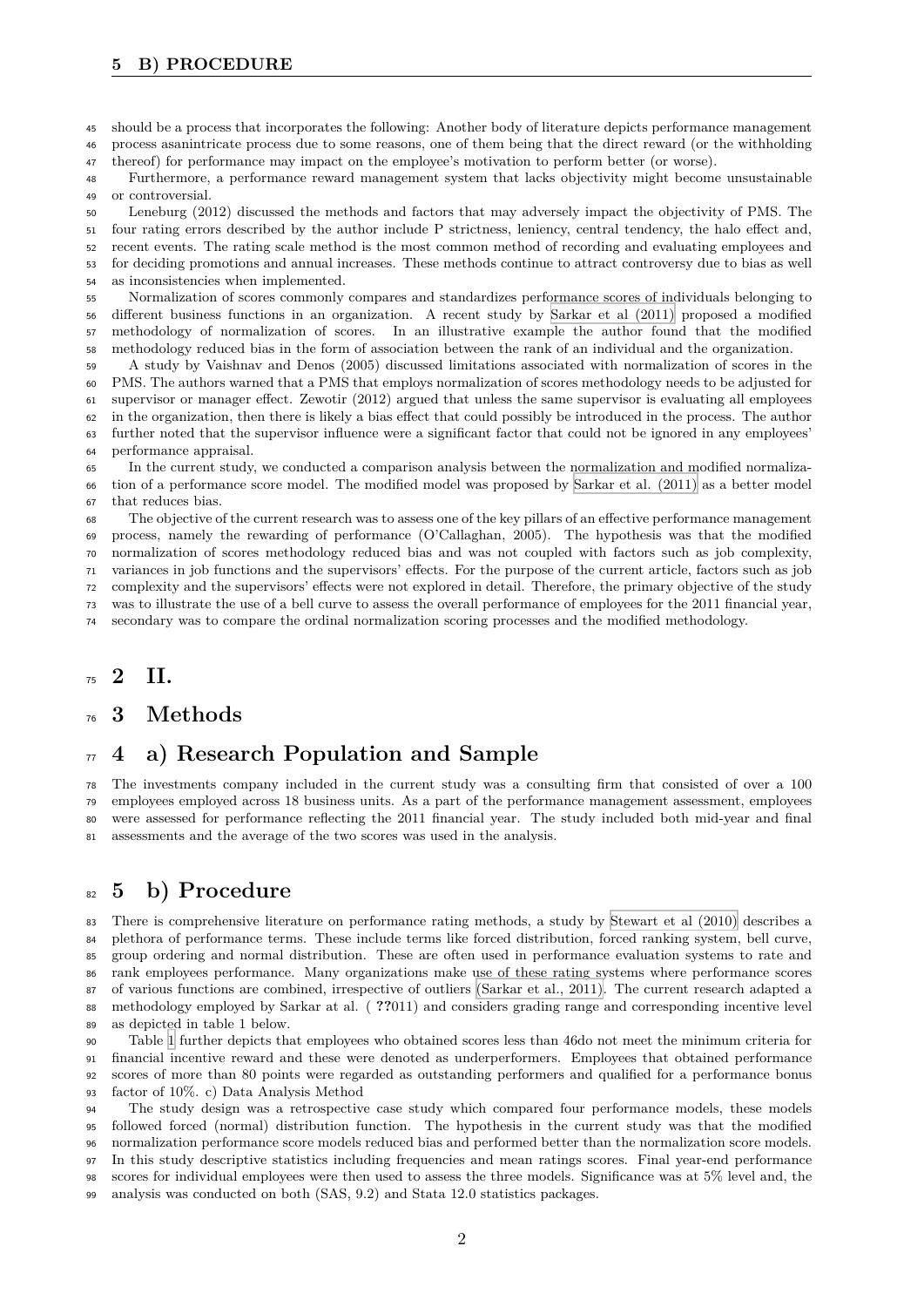## **6 d) Model Specification**

 There is extensive literature on the use of a Gaussian (Normal) distribution to measure individual performance. These practices are particularly prevalent in the field of human resources management, organizational behavior, and industrial and organizational psychology. The assumption made was that individual performance follows a Gaussian (normal) On Normalization Performance Scores Models: An Illustrative Case Study distribution in the form of a bell curve with the majority of performers clustered around the mean. This predisposed organizational practices for a while now. The normal distribution, sometimes denoted as a forced distribution would assume that there would be a small number of non-performers and a small number of high performers. The majority of individuals would be the average performers clustered around the mean **??** As per normal distribution, high performers are selected if they scored more than the average + 'Z' times the standard deviation. The 'Z' value depicts the standardized normal variable or the Z score.

### **7 Global**

 For example, to identify the top 10% of employees, the Z score will be 1.28155 **??**Sakar et al, 2011). The normalization of scores was the methodology employed in the current research and, scores were used to determine which employees qualified for performance incentives such as bonuses or annual increases.

 Normalization of performance scores was denoted by Model 1 (M1). Model2, Model 3 and Model 4 [M2-M4] are modifications of M1 and are subject to different characteristics as depicted in Equation **??**.

 In Table 2 below, the Z-score in Equation 1 was derived for each business unit and, the final comparable score for the respective Models were calculated for each employee as follows:

119 Comparable score = overall average  $+Z$  score  $\times$  overall standard deviation (1) Comparative scores based on Model 3. Re-classification of business units to attain effective size per business unit. Desired number of business units was [5.](#page-4-1) Re-classification of business units 'classes' were purely based on the size effect. Therefore job complexity between professions and professionals of the level of qualification were not accounted for.

## **8 Model 4 (M4)**

 Comparative scores based on Model 4. Reclassification of business units to attain effective size per business unit. Desired number of business units was 4. Re-classifications of 'classes' business units were purely based on the size effect. Therefore job complexity between professions and professionals of the level of qualification was not accounted for.

III.

### **9 Results**

## **10 a) Descriptive Analysis**

 The final analysis included a sub-sample of 94 employees out of a sample of 95 employees from 18 business units. This represented 98.9% of all employees. The average mean score was 70.3 with 95% CI (68.5, 72.1) for the sample and 70.6with 95% CI (68.9, 72.3) for the sub-sample. Table3 below also depicts a median score of 72 for both the sample and subsample. Figure 1 below depicts a distribution function of the total scores and, a Whisker Box plot for the sample which also shows an outlier. The sample was also assessed for normality and, we subsequently rejected the null hypothesis (p-value=0.0237). Therefore, performance scores of the total population does not follow a normally distributed. The identified outliers were further removed in the sub-sample data and, scores were re-tested for normality.

 Table 4 below depicts Skewness/Kurtosis tests for normality which were not significant; therefore the subsample analysis scores followed a normal distribution. Normalization of performance denoted as M1 were compared to incentive levels given in Table 1. Model M2 was a modification of Model 1 as outlined by Sarkar et al. (2011). Models M3 and M4 were a modification of M1 and were based on the reclassification of business units 'classes'.

Mode[ls](#page-5-0) M3 and M4 were re-classified and the desired sample for each business unit was obtained.

This was done to test the size effect between the different business units.

 In M2, M3 and M4 the Z-[sc](#page-4-0)ore for each business unit were computed and the final [comparable score for](#page-6-0) respective Model was calculated for each employee as follows:

147 Comparable score = overall average  $+Z$  score  $\times$  overall standard deviation (

 Table 5 below depicts descriptive statistics computed for each model. There were no significant differences in the average scores between the four models: 70.6 95% CI (69.1-72.1) compared to 70.6 95% CI (68.9-72.3), 70.6 95% CI (69.0-72.2), 70.6 95% CI (68.9-72.3) of M1, M3 and, M4 respectively.

 A noteworthy feature of the data was that there was less variation in M2 (SD=5.93) when compared to other models, [wh](#page-5-1)ich were significantly higher. The average number of employees per business unit was higher for M3 and M4, and the effect of reclassification of the business seemed to have had an impact only on M3. Normality tests for the four models are shown in Table 5 below. We cannot reject the hypothesis that M1, M2 and, M4 are normally distributed but we also cannot reject the hypothesis that M3 is normally distributed at 5% level. The kurtosis for M3 was 0.0228 with a p-value of 0.0229, which indicated that it was significantly different from the kurtosis of a normal distribution. However, we cannot reject the hypothesis that M3 is normally distributed on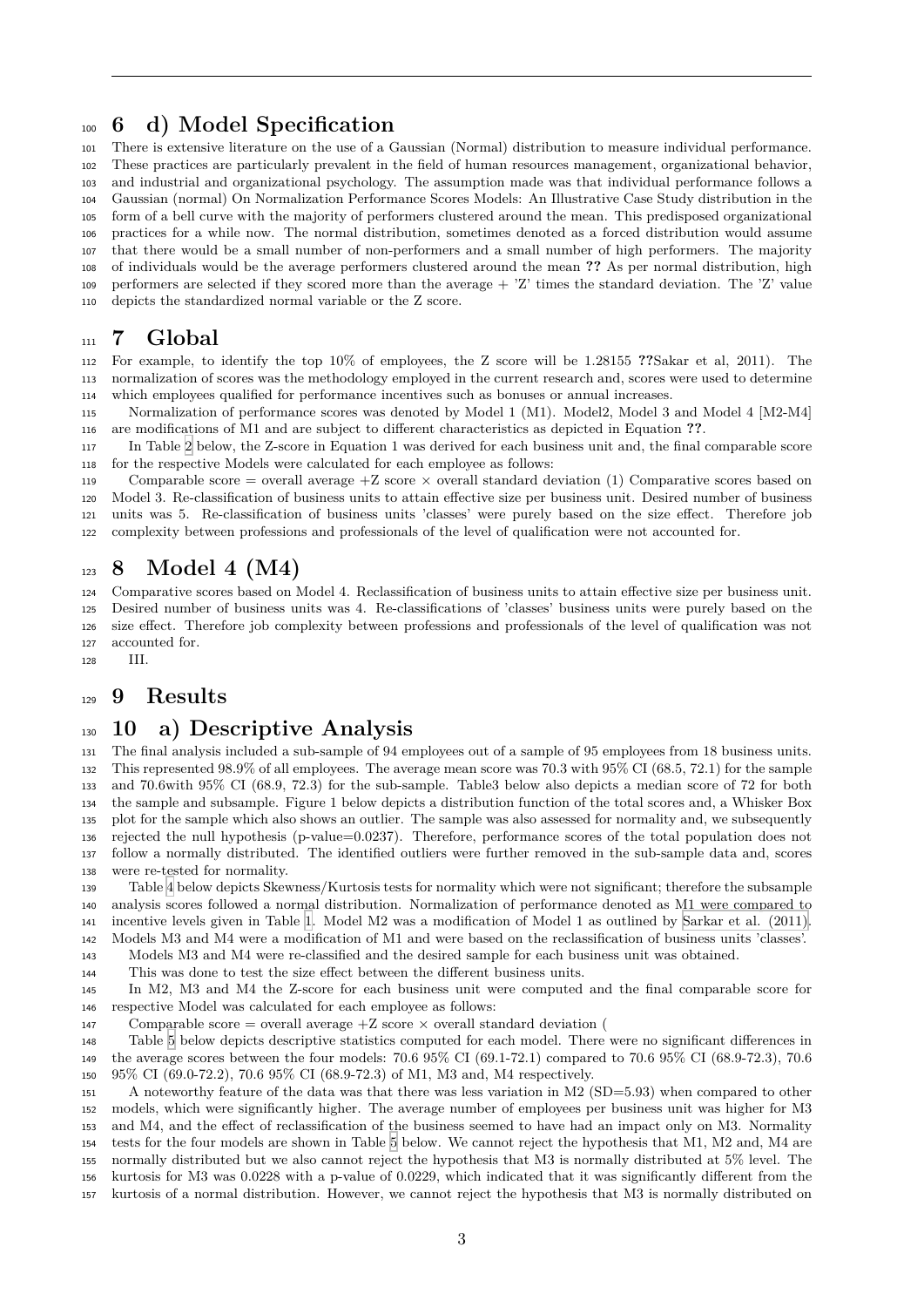- the basis of skewness alone. Therefore, all four models follow a normal distribution. In Table 1 above and Table
- 7 below, we illustrated the model matrix of sample representation of performers per model and incentive level.
- The results showed that model M2 followed a contrary outcome when compared to the other models where only

 a few ratings obtained a 10% incentive reward. Another noteworthy feature of model M2 was that there were no 7% incentive rewards. The top-ranked (9% incentive) as depicted in Table 1;Figures **??**, 4 an[d](#page-4-0) five below shows [a](#page-5-2) comparison analysis between the four models to assess the effect on performance incentives. These results indicated that the interquartile range (IQR) was smaller for model M1 when compared to model M2, M3 and,

M4. IQR of 11.6, 11.7 and 12.1 indicated a widening interquartile range.

 The figures below indicated that they was bias in comparison of M1 and M2, and M3 and M4. The size effect was evident in the comparison analysis between M1 and M2, where t[he](#page-4-0) modified model M2 was more bias towards 3 of the 18 business units with an effect rate of 0.17.

### **11 The comparison analysis between M1 and M3**

 was more bias towards BB4 and BB5 with an effect rate of 0.4. Comparisons between M1 and M4 were bias towards business BBBU3 and BBBU4 with an effect rate of 0.5.

Overall, there were significant differences in the mean number of performers subject to incentive: M1 and M2

 with 3.45 95% CI (2.316-4.59) vs. 3.36 95% CI **??**2.11-4.61). Comparisons between M1 and M4 yielded a slightly higher with the average score of nearly three times more at 8.4 95% CI (2.28-14.52) vs. 9.0 95% CI (4.03-13.97).

The sub-sample data on the four models do not have outliers and, its symmetric box implied that the scores

appeared to be normally distributed.

 The average number reward increased further between M1 and M4 with the average number of performer: 11.25 95% CI (3.08-19.40) vs. 11.25 95% CI **??**3.31-19.19).

#### **12 Discussion**

 The purpose of this research was to review performance management models by comparing performance normalization scores to modified performance scores. The first approach in the analysis was to test the data for adequate statistical distribution, in this case is the normal distribution. Outliers were identified and removed from the final dataset as a results are duced sample of 94 observations followed a normal distribution. The total sample used represented 98.9% of all the data. Overall performance scores in all the four models followed a normal distribution.

 The study showed that when adjusting for both average and above average performers; approximately 85% of the employees were considered based on M1, and 83%of the employees were constructed from M2. Performance analysis between the two models illustrated that more than two-thirds of employee's performances were related to the reward system. There were also no significant differences at business unit levels on the number of employees who qualified for performance rewards. Therefore, the four models depicted similar results overall.

 These results were not consistent with the findings of the study by Sarkar et al (2011). The author found that modification of the normalization of scores The results in this study revealed that there was bias when comparison model M1 and M2, and M3 andM4. Size effect was noted when comparing model M1 to model M2, where the modified model M2 was more biased towards 3 of the 18 business units. Comparison analysis between M1 and M3 was more biased towards BB4 and BB5. The comparison [between M1 and M4](#page-6-0) was biased towards business BBBU3 and BBBU4.

 It is stated in the literature that for the normalization of scores system to have statistical validity there must be a large number of employees in the pool (Stewart et al., 2010;Abelson, 2001). A sample size of 30 or more is considered appropriate; however if fewer than that, then confidence in the predictive power of the bell curve begins to diminish sharply according to the central limit theorem. Therefore, smaller companies avoid force-fitting employees to the bell curves.

 The effect of size within the business uni[ts also has an effect on the manager](#page-6-0)'s social preferences. A study by Willie (2014) presented that business units with a significantly small number of employees resulted in a performance rate of 100%. This potentially indicate that there may be a positive association between actual performance of the team within the unit, job complexity or to other factors such as the managers effect which was not explored further in the current research. A study by Harbringet al.(2010) found out that the manager's soc[ial preferences](#page-6-0) on ratings had a substantial impact on the rating behaviors, these social preferences were not picked up by forced distribution. This finding illustrates a need to consider other factors that introduced bias in the PMS.

 Finally, the current study noted that the normalization of scores was used across the organization irrespective of the sample size of the different business units. Stewartet al (2010) warned against the use of scores across all departments, in particular, those that differ in size and job complexity. He further narrates that such practice might be problematic and maybe an unfair comparison. In the current research work, we illustrated that modification of the normalization of performance scores did not necessarily reduce bias. There is an existing literature on alternative approaches to measuring performance other than the forced distribution, Burger (2006) depicted some of these possible alternatives. We recommend that the use of forced distribution to assess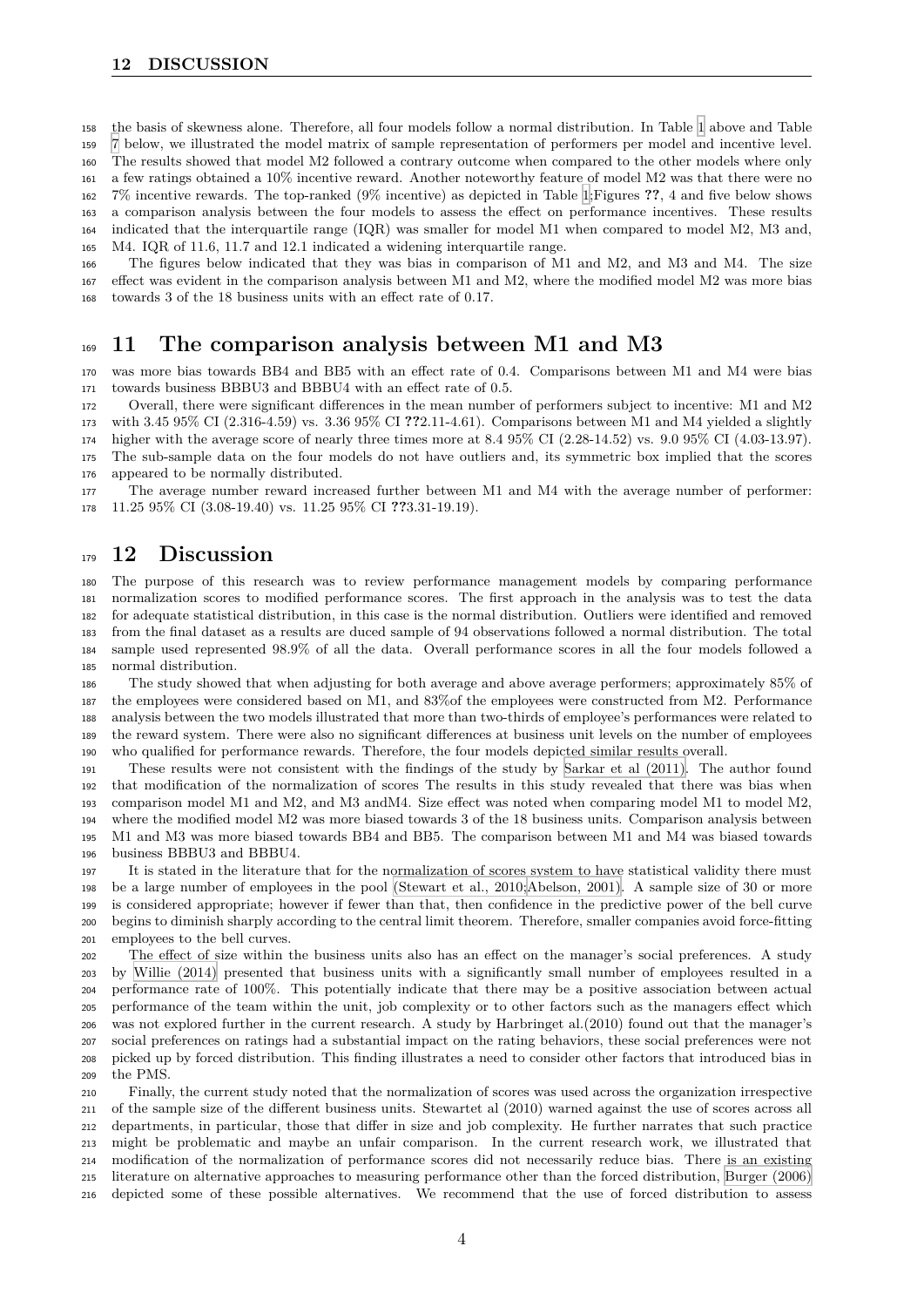performance be considered in concurrence with other relevant recent methodologies, in particular when issues of

- bias may exist.
- V.

### **13 Conclusion**

 The current study illustrated that despite the controversies in methodological issues such as the use of normalization of scores; most organizations still implement this method. This research revealed that the modification of this model did not necessarily reduce bias. Therefore, the modification of the bell-curve; such as the model employed in the current study needs to take into account factors, such as supervisor's/ manager's effect which need to be accounted for when rewarding employees.

 The complexity of the job and the size of the organization, inter (intra)-differences between the businesses units remain a contributing factor. The size the business units were also noted as one of the critical factors. Therefore, size effect of the business units need to be adjusted for in the performance reward incentive scheme; whether the motive is a reward based or penalty based, this will ultimately fail in its intended purpose of improving employees' overall performance.

 A reward system for performance remains an integrated performance management process. In the current study we did not conduct a comprehensive assessment of employees who underperformed. Therefore, interventions employed by companies to assist underperformers still need to be explored further.

 Finally, alternative statistical methods can also be applied as an alternative to normalization of performance scores. Advanced statistical methods such as linear mixed modelling have been applied in annual performance evaluations. These methods have been shown to reduce supervisor's/managers based effects.

#### 

| Grading range Incentive level |        |
|-------------------------------|--------|
| $[0-45]$                      | $0\%$  |
| $[46-55]$                     | 7%     |
| $[56-69]$                     | 8%     |
| $[70 - 79]$                   | 9%     |
| $[80+]$                       | $10\%$ |

<span id="page-4-0"></span>Figure 1: Table 1 :

#### 

| Model            | Adjustments                         |
|------------------|-------------------------------------|
| Model $1(M1)$    | <b>None</b>                         |
| Model 2 $(M2)$   | Comparative scores based on Model 2 |
| Model $3 \ (M3)$ |                                     |

<span id="page-4-1"></span>Figure 2: Table 2 :

#### 

| N Median Mean |    |         | Lower $95\%$ CL for Mean Upper $95\%$ CL for Mean |      |
|---------------|----|---------|---------------------------------------------------|------|
| -95           |    | 72 70.3 | 68.5                                              | 72.1 |
| -94           | 72 | 70.6    | 68.9                                              | 72.3 |

Figure 3: Table 3 :

#### 

 $1^{\circ}$  2018 Global Journals 1

© 2018 Global Journals 1On Normalization Performance Scores Models: An Illustrative Case Study

© 2018 Global JournalsOn Normalization Performance Scores Models: An Illustrative Case Study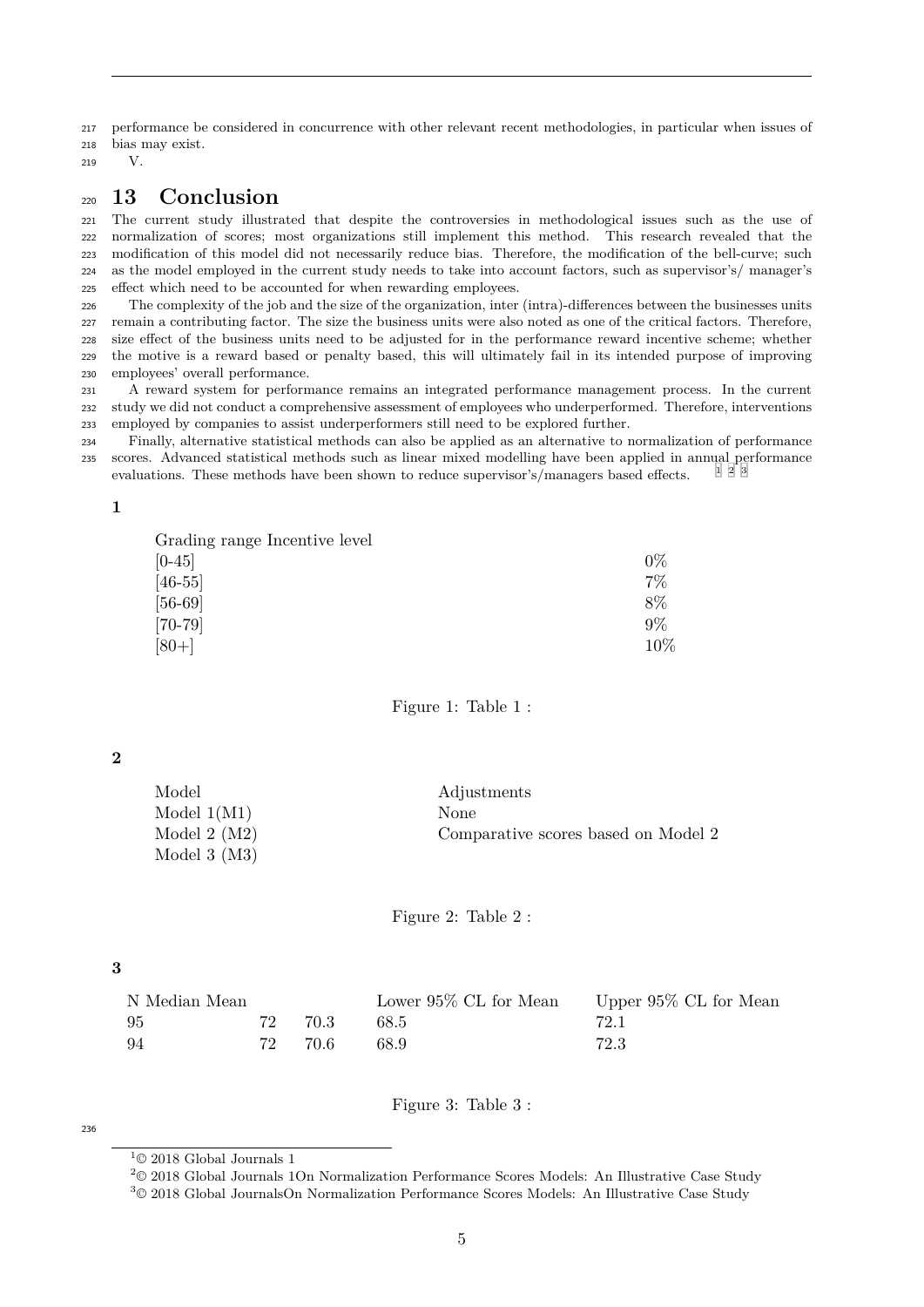**4**

| Variable | Pr(Skewness) | Pr(Kurtosis) | $\text{Adjchi2}(2)$ | P-value |
|----------|--------------|--------------|---------------------|---------|
| M1       | 94 0.057     | 0.3867       | 4.46                | 0.1074  |

<span id="page-5-0"></span>Figure 4: Table 4 :

## **5**

| Model |                 | Class level                       |         | Total score |                  |
|-------|-----------------|-----------------------------------|---------|-------------|------------------|
|       |                 | Number of Average Number of Range |         | Mean score  | Std. Range       |
|       | <b>Business</b> | Employees per Busi-               |         |             | Dev. $(Min-Max)$ |
|       | functions       | ness function                     |         |             |                  |
| M1    | 18              | 5                                 | $2 - 9$ | 70.61 8.23  | 51-87            |
| M2    | 18              | 5                                 | $2 - 9$ | 70.64 5.93  | 57-82            |
| M3    | 5               | 19                                | 8-39    | 70.63 8.01  | 53-84            |
| M4    | 4               | 24                                | 14-36   | 70.61 8.07  | 51-87            |

<span id="page-5-1"></span>Figure 5: Table 5 :

### **6**

| Variable $Pr(Skewness) Pr(Kurtosis)$ adj chi $2(2)$ |        |        |      |        |
|-----------------------------------------------------|--------|--------|------|--------|
| M1                                                  | 0.057  | 0.3867 | 4.46 | 0.1074 |
| M2                                                  | 0.1202 | 0.3118 | 3.54 | 0.1703 |
| M3                                                  | 0.1122 | 0.0228 | 7.06 | 0.0293 |
| M4                                                  | 0.1428 | 0.3022 | 3.31 | 0.1914 |

Figure 6: Table 6 :

| ı<br>z |  |
|--------|--|
|        |  |
|        |  |
|        |  |

| Incentive Level | M1     | M2    | M3    | M4     |
|-----------------|--------|-------|-------|--------|
| $\theta$        | $0\%$  | $0\%$ | $0\%$ | $0\%$  |
| $\overline{7}$  | $4\%$  |       | 4%    | $5\%$  |
| 8               | $36\%$ | 45%   | 37%   | 37%    |
| 9               | 48%    | 53%   | 45%   | 48%    |
| 10              | 12%    | $2\%$ | 14\%  | $10\%$ |

<span id="page-5-2"></span>Figure 7: Table 7 :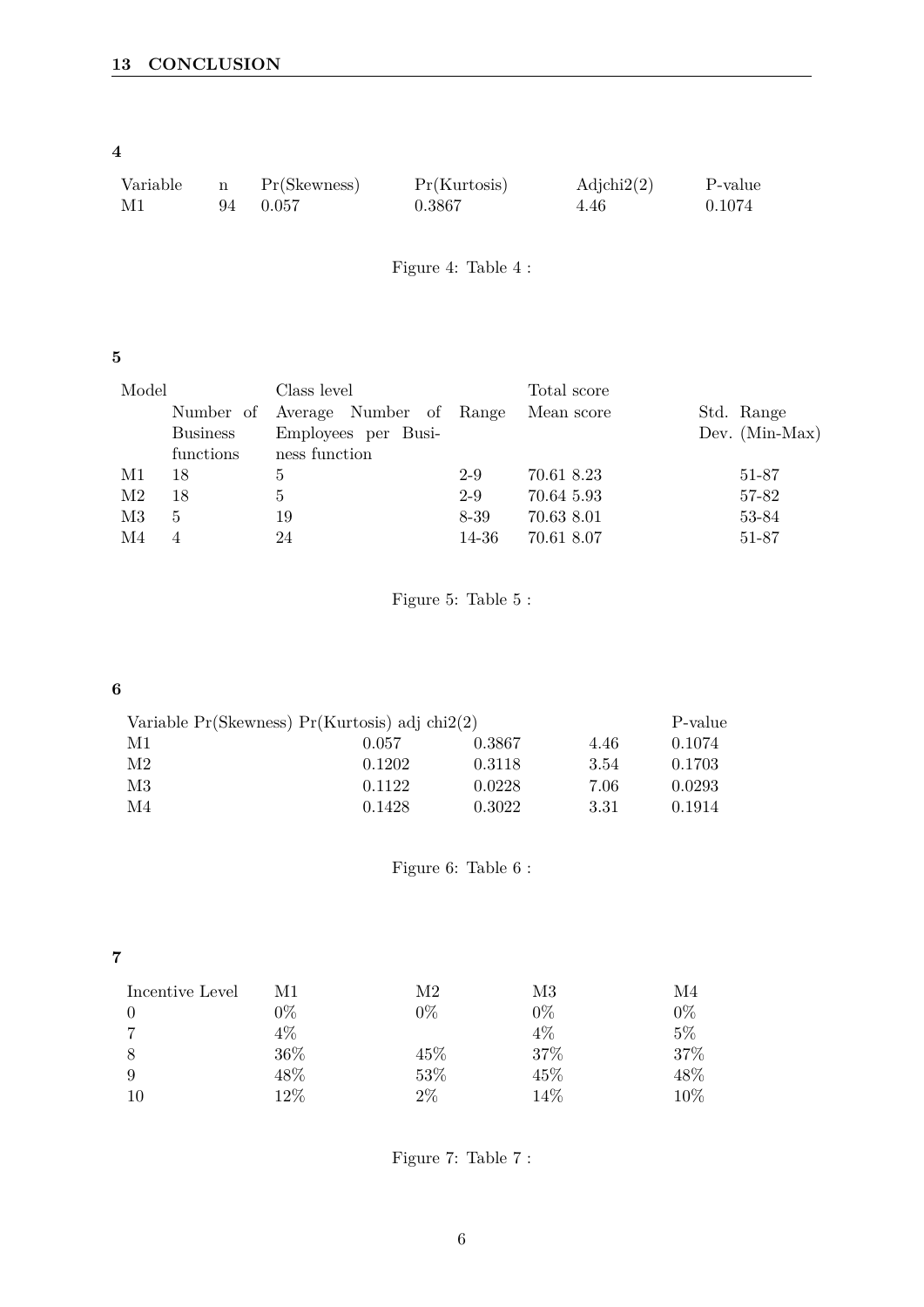#### <sup>237</sup> .1 Acknowledgements

 The author is grateful to the organization that supplied the data to conduct this research work. The author is also grateful to Phakamile Nkomo for his comments in concluding this piece of work.

### .2 Competing Interests

 The Author declares that there is no financial or personal relationship which may have influenced him inappropriately in writing this article.

#### .3 Authors' Contributions

 The Author was responsible for the data analysis and drafting of the article. The Author has proofread the final manuscript.

<span id="page-6-0"></span> [Burger ()] *An Alternative Method to Forced Distribution as a Means of Evaluating Employee Performance. Engineering Management Field Projects. The University of Kansas Masters thesis. United States*, Shannon M Burger . http://hdl.handle.net/1808/1046 2006.

 [Mujtaba and Shuaib ()] 'An Equitable Total Rerwards Approach to Pay Form Performance Management'. B G Mujtaba , S Shuaib . *Journal of Management Policy and Practice* 2010. 11 (4) .

 [Willie ()] 'Analysis of performance reward models: A Multinum Investments case study'. M M Willie . *Journal of Strategy [and Performance Management](http://hdl.handle.net/1808/1046)* 2014. 2 (3) p. .

 [Armstrong ()] *Armstrong's Handbook of Reward Management Practice: Improving Perfor- mance through Reward*, M Armstrong . http://www.ukessays.com/essays/marketing/ the-factors-behind-performance-management-in-companies-business-essay.php#

- ixzz2QutytlF3 2010. (London: Kogan Page Limited)
- [Abelson (2001)] *Companies turn to grades and employees go to court, The new York Times*, R Abelson . 2001. March. 51697. p. 150.
- [Sarkar et al. ()] ['Comparison of Performance Appraisal Score: A Modified Methodology'. A Sarkar](http://www.ukessays.com/essays/marketing/the-factors-behind-performance-management-in-companies-business-essay.php#ixzz2QutytlF3) , A R [Mukhopadhyay ,](http://www.ukessays.com/essays/marketing/the-factors-behind-performance-management-in-companies-business-essay.php#ixzz2QutytlF3) S K Ghosh . *Research and Practice in Human Resource Management* 2011. 19 (2) p.
- [Stewart et al. ()] 'Forced distribution performance evaluation systems: Advantages, disadvantages and keys to implementation'. S M Stewart , M L Gruys , M Storm . *Journal of management and Organisation* 2010. 16 264  $(1)$ .
- [Desimone et al. ()] *Human Resource Development*, R L Desimone , J M Werner , D M Harris . 2002. Harcourt College Publisher. (3rd Ed)

 [Svaranja ()] *Integrated Performance Management Systems'. PhD dissertation*, M Svaranja . http://etd.uwc. ac.za/usrfiles/modules/etd/docs/etd\_gen8Srv25Nme4\_1579\_1298278773.pdf 2010.

[Zewotirt ()] 'On employees' performance appraisal: the impact and treatment of the rater's effect'. Zewotirt .

- *South African Journal of Economic and Management Sciences* 2012. 2012. 15 (1) .
- [Baron ()] 'Out of the Tick Box'. Armstrong M Baron , A . *People Management* 1998. 4 (1[5\) p. .](http://etd.uwc.ac.za/usrfiles/modules/etd/docs/etd_gen8Srv25Nme4_1579_1298278773.pdf)
- [Lenenburg ()] ['Performance Appraisal: Methods and Rating Errors'. F C Lenenburg .](http://etd.uwc.ac.za/usrfiles/modules/etd/docs/etd_gen8Srv25Nme4_1579_1298278773.pdf) *International Journal of Scholarly Academic intellectual diversity* 2012. 4 (1) .
- [Harbring et al. ()] *Performance Appraisals and the Impact of Forced Distribution: An Experimental Investiga-tion*, C Harbring , J Berger , D Sliwka . 2010. (IZA Discussion Paper No 5020)

 [Adler ()] 'Performance management and organisational strategy: How to design systems that meet the needs of confrontation strategy firms'. R W Adler . 10.1016/j.bar.2011.08.004. http://dx.doi.org/10.1016/j. bar.2011.08.004 *The British Accounting Review* 2011. 43 (4) p. .

- [Lawler et al. ()] *Performance Management and Reward System. Centre for Effective Organisation*, E E Lawler , G S Benson , M Mc Dermatt . 2012. Los Angeles.
- [Saxena ()] 'Performance Management System'. S Saxena . *[Global Journal of Management and Business Research](http://dx.doi.org/10.1016/j.bar.2011.08.004)* [2010. 10 \(5\) p. .](http://dx.doi.org/10.1016/j.bar.2011.08.004)
- [O'callaghan (2005)] *Performance Management: SDFs in the Fasset Sector*, A O'callaghan . 2005. July. (Unpublished paper delivered at an IIL Conference)
- [Armstrong and Baron ()] *Performance management: the new realities. London: Institute of Personnel and Development*, M Armstrong , A Baron . http://www.cipd.co.uk/NR/rdonlyres/ 64B9C9FD-8168-4EDC-9B71-DD3D8B5C2B90/0/performance\_management\_discussion\_paper. pdf 1998.
- [Shah ()] 'The Impact of HR Dimensions on Organisational Performance'. Shah . *African Journal of Business Management* 2012. 6 (4) p. .